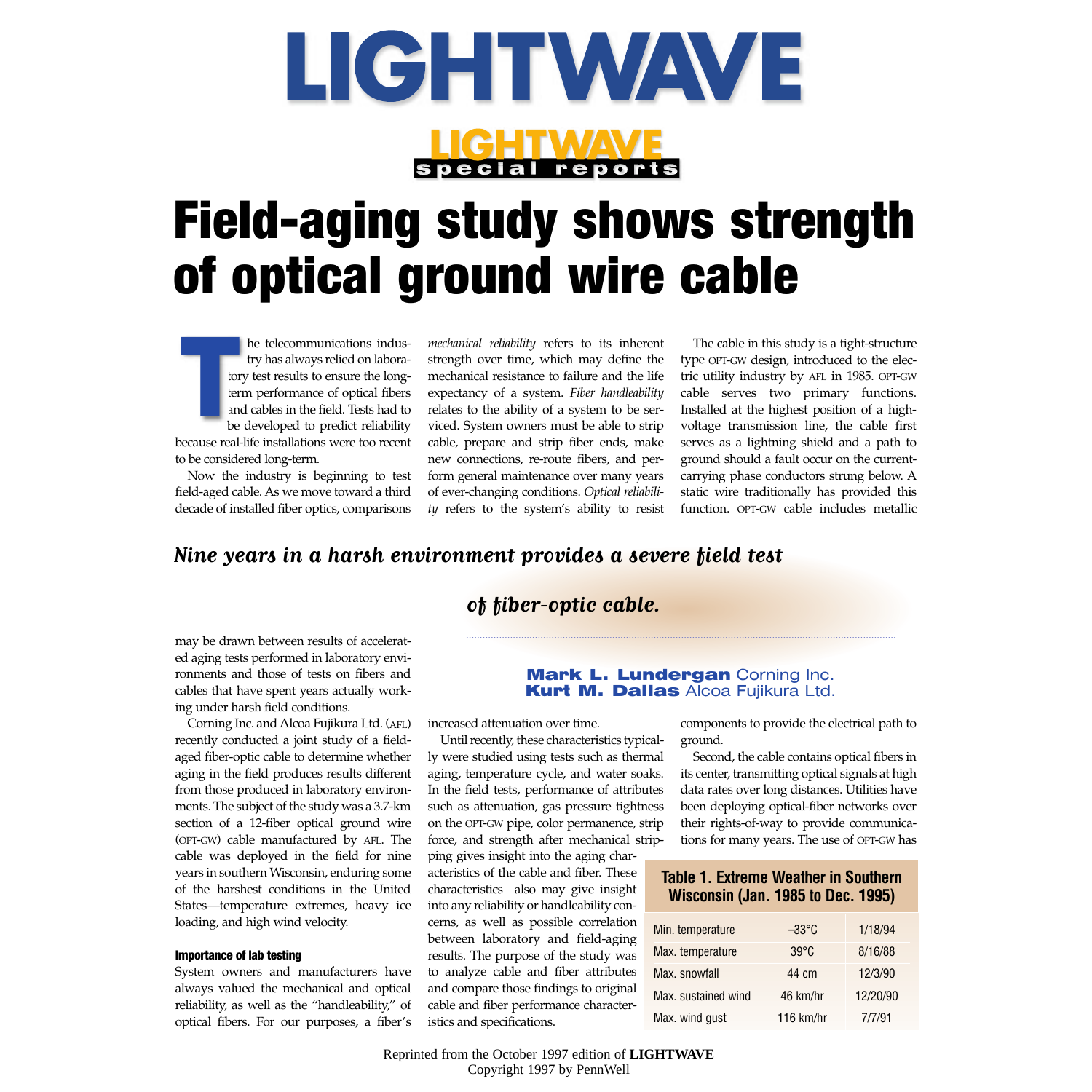# pecial repor

#### **Table 2. Strain History of Retrieved Optical Ground Wire**

| <b>Condition</b>                     | Duration (hr) | Stress $(1\%$ of RBS) Strain $(\%)$ |      |
|--------------------------------------|---------------|-------------------------------------|------|
| <b>Final EDS</b>                     | 78.840*       | 10.9                                | 0.08 |
| Ice and wind                         | $72**$        | 28.6                                | 0.20 |
| Low temperature                      | $72**$        | 16.7                                | 0.12 |
| Maximum wind gust (13 psf)           | $\leq 1***$   | 15.3                                | 0.11 |
| Minimum temperature $(-27^{\circ}C)$ | $2 - 4***$    | 17.3                                | 0.12 |

\* (24 hr/day)  $\times$  (365 days/yr)  $\times$  9 yr = 78,840 hr

\*\* (8 hr/yr)  $\times$  (9 yr) = 72 hr

\*\*\* Actual conditions encountered on 7/7/91 and 1/18/94

proven to be very reliable due to its rugged construction and location high above ground, preventing accidental damage.

The design of the OPT-GW cable in this study is shown in Fig. 1. The nomenclature  $56$  mm<sup>2</sup>/469 refers to the cross-sectional area of the stranded aluminum-clad steel wires (56 sq mm) and the outer diameter in thousandths of an inch (0.469 inch). Although this nomenclature involves both English and metric units, currently it is the industry standard method of identifying a particular OPT-GW design.

The cable includes a central strength member that is coated with a soft polymer jacket. Twelve singlemode fibers are helically stranded around the coated central strength member and embedded in a soft polymer matrix, which couples the fibers to the central strength member. A sheath is applied over the soft polymer matrix, forming the optical unit. Aramid yarn and heatresistant tape are stranded over the unit's sheath before it is inserted into an aluminum pipe. While this cable design is first generation, the basic concepts are used in today's higher-fiber-count OPT-GW cable designs, which can reach hundreds of fibers.

The aluminum pipe provides a significant amount of the total electrical conductance of the cable. The yarn and tape provide a heat barrier under fault current conditions, when the temperature inside the cable can exceed 100°C for fractions of a second. The yarn also provides strain relief and a means of tying off the optical unit at each splice enclosure.

The cable construction is completed by 11 aluminum-clad steel wires stranded over the aluminum pipe. These wires provide not only the majority of the tensile strength of the cable but also more electric cable conductance.

EDS - Everyday stress

RBS - Rated breaking strength

All fibers in this study were standard Corning silica-clad singlemode coated with a mechanically strippable dual-layer acrylate coating system. Such fibers have been produced and deployed widely since the early 1980s. Six of the fibers were overcoated with a thin layer of solvent-based colored ink, while the remaining six were left uncolored.

The 12-fiber cable formed part of a fiber network located in southern Wisconsin. The cable was manufactured in January 1986 and installed during the first quarter of that year. The 3.7-km length of cable was installed on a 138kV high-voltage transmission line between Rock River and Darlington. The system ran continuously with no interruptions from its activation in 1986 until the owner de-installed the cable in 1995 and allowed the fiber and cable manufacturers to conduct aging/functionality testing.

Understanding the cable's environmental and stress history is critical to accurate interpretation of the de-installed cable's aging

performance. Of particular interest is the climatological and in-service stress history of the cable.

#### **Installed environment and weather patterns**

Due to the low temperatures, high winds, and large amounts of frozen precipitation during the year, the southern Wisconsin area is considered a heavy loading area by the National Electrical Safety Code. During an average winter, cables may encounter maximum sustained winds over 40 km/hr, temperatures lower than −30°C, and radial ice loading of up to 1.3 cm. All of these conditions create extreme change and stress on the cable system.

Actual extremes during the nine-year time frame, as reported by the National Weather Bureau in Madison, WI, are summarized in Table 1. Figure 2 shows graphically the wind, temperature, and ice-loading parameters as quarterly extremes between January 1986 and December 1995. The figures show significant environmental change in this location.

The stress history for an installed cable comprises both the installed everyday stress (EDS) and the environmentally induced stress. The installed, or final, EDS of approximately 10.9% of the cable's rated breaking strength (RBS) was obtained from the original sag and tension tables used for the installation. Based on this data and the environmental information, it is possible to estimate the cable's additive strain history. Because the design of the OPT-GW cable uses tight structure construction, fiber strain is approximately equal to the cable strain. Given this relationship, a 1% cable strain can produce



**Fig. 1.** This diagram depicts the 56 mm<sup>2</sup>/469 optical ground wire used for the test. The nomenclature 56 mm<sup>2</sup>/469 refers to the cross-sectional area of the stranded aluminum-clad steel wires (56 sq mm) and the outer diameter in thousandths of an inch (0.469 inch).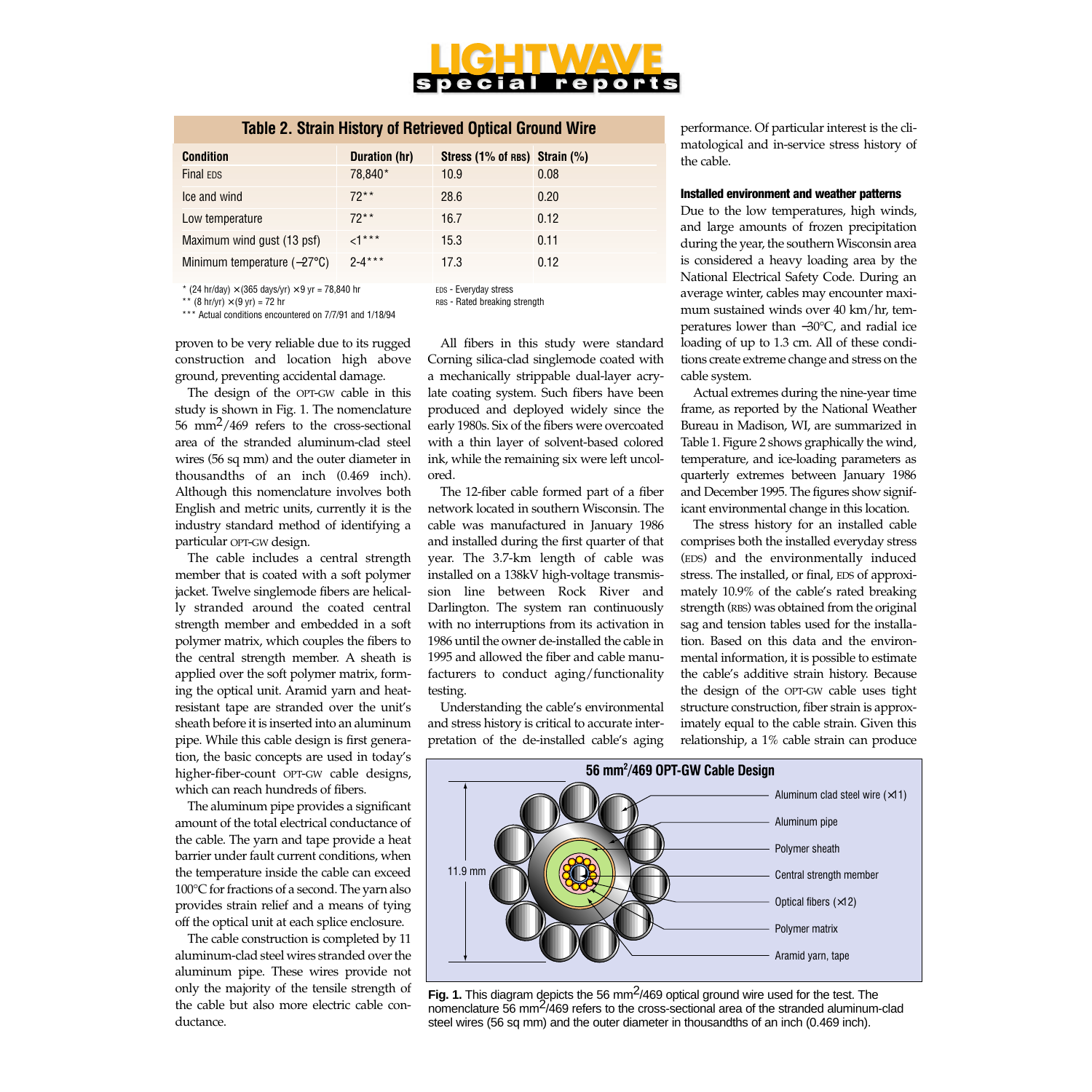#### peci al r e por



**Fig. 2.** These charts of the wind velocity, temperature, and ice loading in Wisconsin for the period 1986 to 1995 illustrate the harsh conditions endured by the cable.

approximately 100 kpsi of stress on the fibers.

The duration and magnitude of cable stress (percent of RBS) and fiber strain (percent) based on an average span length of 177 m are summarized in Table 2. As evident from the table and the information above, fibers inside the cable experienced a significant amount of strain and environmental change throughout their nine-year service. But none of this environmental change had any measurable impact on the cable or fibers.

#### **Cable testing and results**

To verify the condition of the retrieved cable and to assess handleability and reliability performance, AFL evaluated several critical cable/fiber performance attributes. The cable was visually inspected, attenuation performance and temperature dependence were measured, and the pipe gas pressure was checked to evaluate if any aging or deterioration of the cable and fibers was present.

Where possible, the findings were compared with those obtained before cable installation. Since some of the tests performed were not part of the original inspection nine years earlier, it was necessary to use typical data for cable and fibers of this vintage. The cable was inspected for signs of aging, corrosion, fatigue, deterioration, and damage. None were found.

All fibers were measured for *normalized attenuation* at both 1310 and 1550 nm. Measurements were made using a Photon Kinetics 6500 Single-Mode optical timedomain reflectometer in accordance with industry-recommended test procedures. The values were compared to both the original performance values and the original cable specification.

The attenuation results (Table 3) show a range of values at both 1310 (0.33 to 0.37 dB/km) and 1550 nm (0.22 to 0.26 dB/km). All values are consistent with the original 1985 specification requirements. These results illustrate the cable is still performing well, with no signs of attenuation increase due to aging or bending.

In a second cable/fiber performance test, the cable was *temperature cycled* from −40° to +85°C. Fibers were randomly spliced and concatenated together to form a continuous fiber path of approximately 23 km. Attenuation was monitored at 1550 nm during the entire test.

The cable was taken from room temperature to −40°C and held there for 24 hours,

| Table 3. Average Attenuation Results, orp Hength = 3734 m |                   |                 |  |
|-----------------------------------------------------------|-------------------|-----------------|--|
| <b>Condition</b>                                          | 1310 nm $(dB/km)$ | 1550 nm (dB/km) |  |
| Aged average                                              | 0.35              | 0.23            |  |
| Range                                                     | $0.33 - 0.37$     | $0.22 - 0.26$   |  |
| Aged standard deviation                                   | 0.01              | 0.01            |  |
| 1985 requirement                                          | $\leq 0.50$       | ≤0.40           |  |
| 1985 typical                                              | 0.37              | 0.26            |  |

then taken from −40° to +85°C and held at that temperature for 24 hours. The same cycle (−40° to +85°C) was repeated before returning to room temperature. Attenuation changes at 1550 nm across the −40° to +85°C range on all cycles remained below 0.01 dB/km, and well below the original 0.20 dB/km cable specification. These results compare well to current OPT-GW temperature-dependence data.

The *gas pressure tightness test* verified the integrity of the aluminum pipe that contained the 12-fiber optical unit. Because the aluminum pipe hermetically isolates the fibers from the external environment, the pipe was tested for gas pressure tightness. This test was developed by AFL to verify pipe integrity after manufacture and can detect cracks and punctures down to micrometer sizes.

The test was performed by applying approximately 65 lb per sq. in. (psi) of inert gas pressure at one end of the cable, while monitoring the pressure at the opposite end. The air supply valve is left open until the pressure starts to increase at the other end. The pressure is allowed to equalize at both ends to approximately 40 psi. The pass/fail criterion requires that the equilibrium pressure at both ends be maintained for at least five hours. The field-aged cable maintained equilibrium pressure for the required fivehour period. The results confirm that no pipe degradation (such as cracking or weld splitting) had occurred anywhere along the 3.7 km length after nine years of service.

#### **Fiber testing and results**

After the cable evaluation was complete, fiber samples were carefully removed, shipped to Corning, and subjected to a variety of fiber evaluations. The results were compared to other fibers from the same era, industry requirements, and as-drawn fibers. Testing included visual examination, color permanency, strip force, as-removed strength, strength after mechanical strip, and Fourier transform infrared (FT-IR) analysis. Testing was completed in accordance with industry-approved standards. Each fiber was examined for any signs of deterioration. Technicians testing the fiber indicated that the fibers appeared normal, and no deterioration was observed during handling and testing of each of the 12 fibers.